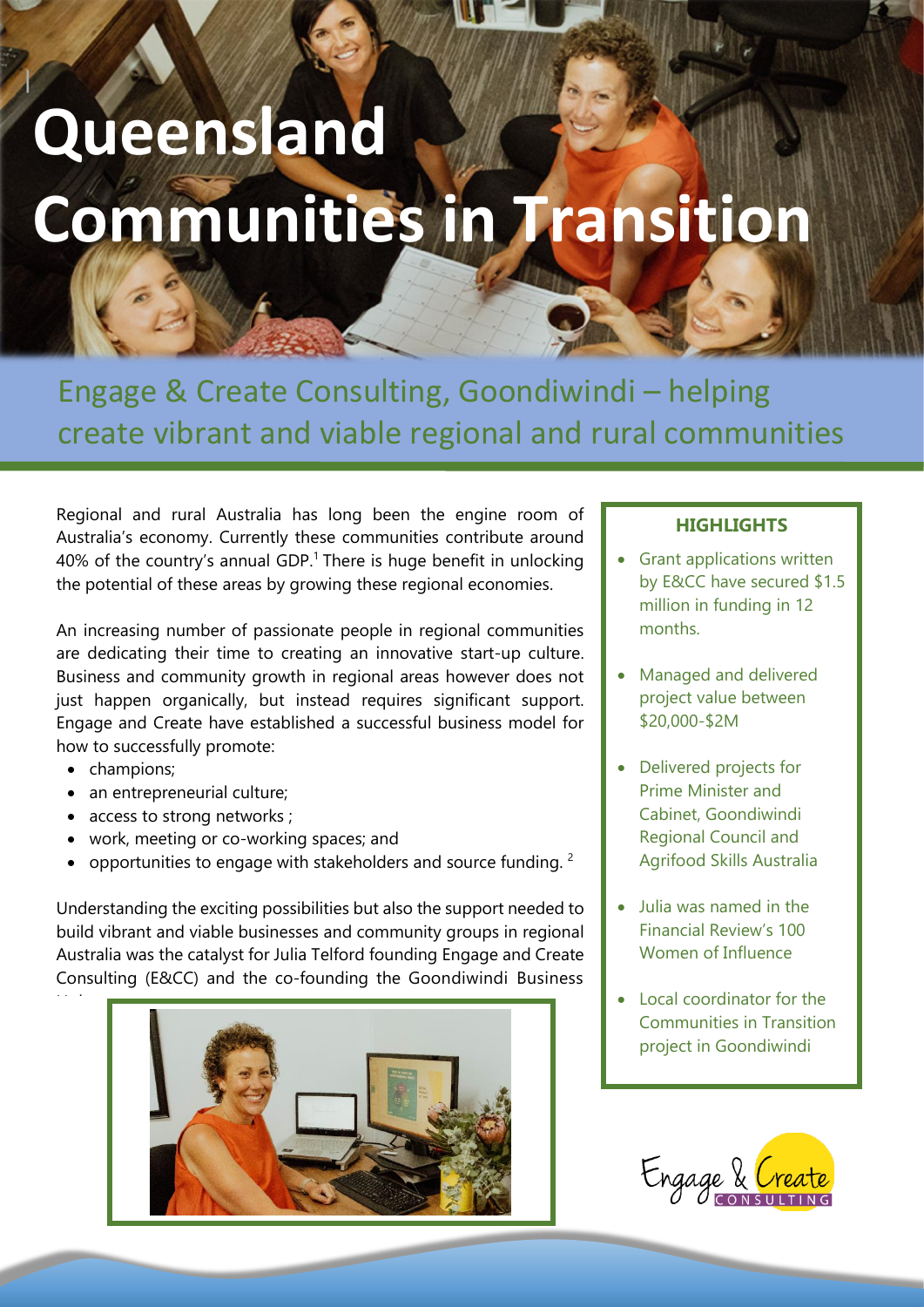The E&C team work with businesses, community groups and start-ups to improve business performance, outcomes and overall viability.

Julia's work is supported by her E&CC Consulting team.



Natalie Woods



Yasmin Taylor



Lauren Marer

**Champions** act as catalysts to accelerate interest and activity. In particular they encourage economic development that also benefits the broader community. They are leaders that undertsand local opportunities and hurdles and work collaboratively with businesses, key stakeholders, and service providers.

Goondiwindi local, Julia Telford founded E&CC in 2012 with the aim to support and work with the movers and shakers of regional Australia to help turn ideas in to actions.

Clients include land managers, regional councils and local government, Indigenous groups, businesses and community groups.

**An entrepreneurial culture** within a region that extends beyond the businesses themselves is essential. This includes developing skill-sets as well as mind-sets that foster innovation, creativity and confidence to take calculated risks. E&C believe that change typically happens on the edge of discomfort and choose work in that space.

### **Goondiwindi Region Innovation Network**

E&CC has been instrumental in setting up the Goondiwindi Region Innovation Network. The group was formed to help encourage and promote Ag tech and innovation. E&C facilitated the first meeting of the group, which attracted more than 30 people, including people from the agriculture sector, council representatives and university representatives. Since then E &CC has facilitated an innovation tour to Brisbane, immersed a group of Goondiwindi locals in the Ag Tech world and linked them with key contacts.

Julia is a passionate advocate for sustainable agriculture, regional economic development, women in leadership and mental health awareness.

## **Women in leadership in regional Australia**

In 2017, Julia was awarded the Queensland Rural Regional and Remote Women's Network Small Business Owner of the Year.

E&C has developed and delivered 'Skilling Her Enterprise' workshops across Australia for Agrifood Skills Australia.

E&CC have worked with Aboriginal women in SW Qld to help build leaders to take roles on traditional owner group boards.

"A profitable small business can still have a heart and deliver on community needs." Julia Telford